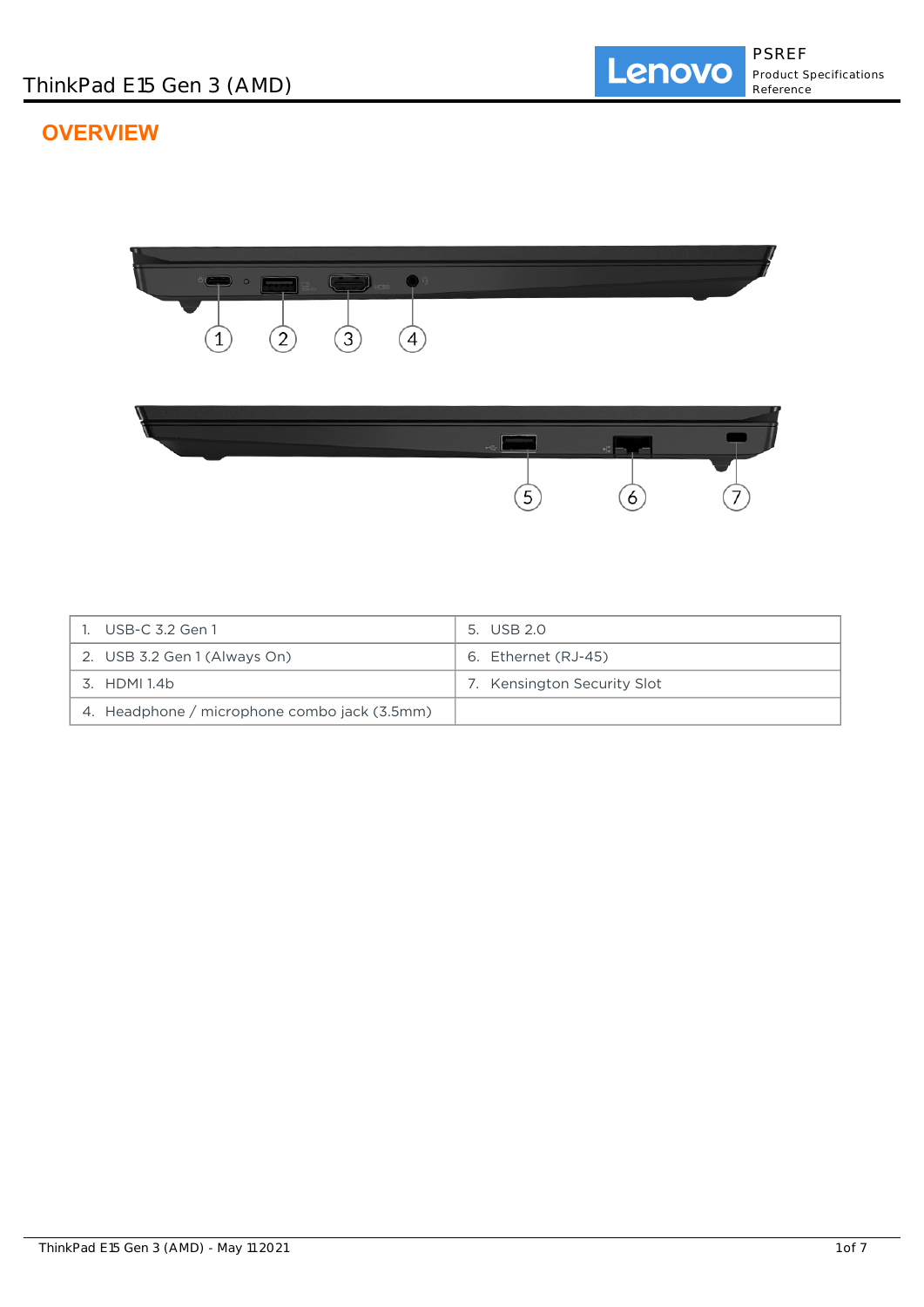# **PERFORMANCE**

# **Processor**

## **Processor Family**

AMD Ryzen™ 3 / 5 / 7 Processor

### **Processor**[1]

| Processor Name       |   | Cores Threads | <b>Base</b><br>Frequency | Max<br>Frequency | Cache                          | Memory<br>Support | <b>Processor Graphics</b>     |
|----------------------|---|---------------|--------------------------|------------------|--------------------------------|-------------------|-------------------------------|
| AMD Ryzen 3<br>5300U | 4 | 8             | $2.6$ GHz                | $3.8$ GHz        | 2MB L2 / 4MB<br>L <sub>3</sub> | DDR4-3200         | AMD Radeon™<br>Graphics       |
| AMD Ryzen 5<br>5500U | 6 | 12            | $2.1$ GHz                | 4.0GHz           | 3MB L2 / 8MB<br>L3             | DDR4-3200         | <b>AMD Radeon</b><br>Graphics |
| AMD Ryzen 5<br>5600U | 6 | 12            | 2.3GHz                   | $4.2$ GHz        | 3MB L2 / 16MB<br>L3            | DDR4-3200         | AMD Radeon<br>Graphics        |
| AMD Ryzen 7<br>5700U | 8 | 16            | 1.8GHz                   | 4.3GHz           | 4MB L2 / 8MB<br>L <sub>3</sub> | DDR4-3200         | AMD Radeon<br>Graphics        |
| AMD Ryzen 7<br>5800U | 8 | 16            | 1.9GHz                   | $4.4$ GHz        | 4MB L2 / 16MB<br>L3            | DDR4-3200         | AMD Radeon<br>Graphics        |

Notes:

1. Ryzen 5 5600U, Ryzen 5 PRO 5650U and Ryzen 7 5800U are NOT available in EMEA

# **Operating System**

# **Operating System**

- Windows® 10 Home 64
- Windows 10 Pro 64
- No operating system

# **Graphics**

## **Graphics**

| Graphics                                                | Type | Memory   Key Features |
|---------------------------------------------------------|------|-----------------------|
| AMD Radeon Graphics   Integrated   Shared   DirectX® 12 |      |                       |

# **Monitor Support**

## **Monitor Support**

Supports up to 3 independent displays via native display and 2 external monitors; supports external monitors via HDMI® (up to 4K@30Hz) or USB-C (up to 4K@60Hz)

# **Chipset**

## **Chipset**

AMD SoC (System on Chip) platform

## **Memory**

**Memory Type**

```
DDR4-3200
```
## **Memory Slots**

One memory soldered to systemboard, one DDR4 SO-DIMM slot, dual-channel capable

#### **Max Memory**[2]

- Up to 20GB (4GB soldered + 16GB SO-DIMM) DDR4-3200
- Up to 24GB (8GB soldered + 16GB SO-DIMM) DDR4-3200

Notes:

<sup>1.</sup> The max memory is based on the test results with current Lenovo® memory offerings. The system may support more memory as the technology develops.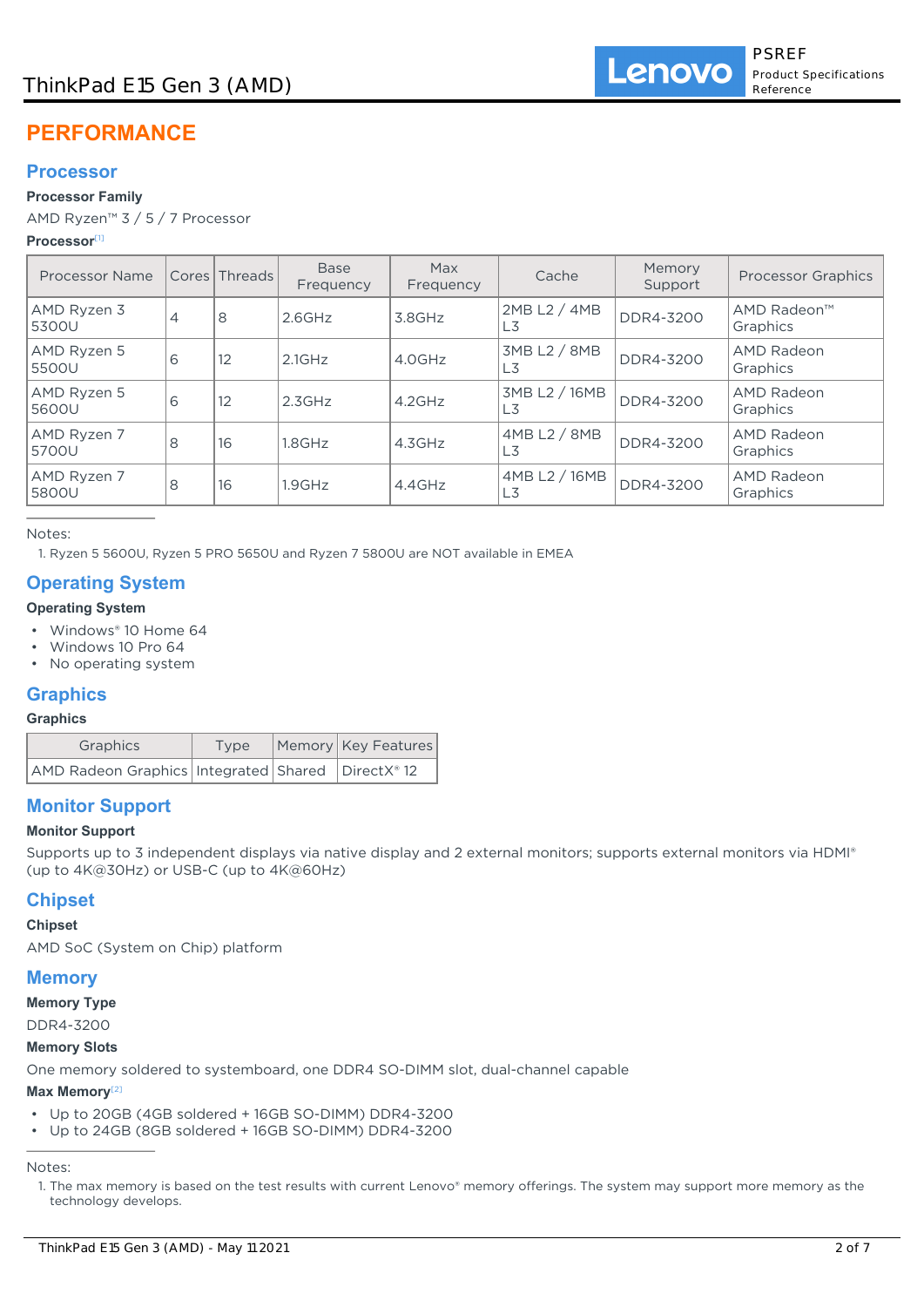2. 4GB soldered memory is NOT available in EMEA

## **Storage**

#### **Storage Support**

Up to two drives, 1x M.2 2242 SSD + 1x M.2 2280 SSD

- M.2 2280 SSD up to 1TB
- M.2 2242 SSD up to 512GB

#### **Storage Type**

| Disk Type | Interface                               | RPM Offering Security |  |
|-----------|-----------------------------------------|-----------------------|--|
|           | M.2 2242 SSD PCIe NVMe, PCIe 3.0 x4   - |                       |  |
|           | M.2 2280 SSD PCIe NVMe, PCIe 3.0 x4 -   |                       |  |

## **Removable Storage**

### **Optical**

None

#### **Card Reader**

No card reader

## **Multi-Media**

#### **Audio Chip**

High Definition (HD) Audio, Realtek® ALC3287 codec

#### **Speakers**

Stereo speakers, 2W x2, Dolby® Audio™, HARMAN-branded

#### **Microphone**

Dual array microphone

#### **Camera**

- 720p, with privacy shutter, fixed focus
- IR & 720p, with privacy shutter, fixed focus

# **Battery**

**Battery**

- Integrated Li-Polymer 45Wh battery, supports Rapid Charge (charge up to 80% in 1hr)
- Integrated Li-Polymer 57Wh battery, supports Rapid Charge (charge up to 80% in 1hr)

#### **Max Battery Life**[1]

- MobileMark® 2018: 10.3 hr (45Wh)
- MobileMark 2018: 13.6 hr (57Wh)

Notes:

1. All battery life claims are approximate maximum and based on results using the MobileMark 2014, MobileMark 2018, and/or JEITA 2.0 battery-life benchmark tests. Actual battery life will vary and depends on many factors such as product configuration and usage, software use, wireless functionality, power management settings, and screen brightness. The maximum capacity of the battery will decrease with time and use.

## **Power Adapter**

#### **Power Adapter**

65W USB-C AC adapter

# **DESIGN**

## **Display**

#### **Display**[2]

| <b>Size</b> | Resolution  |      |            | Touch   Type   Brightness   Surface |       | Aspect<br>Ratio | Contrast<br>Ratio | Color<br>Gamut  | Viewing<br>Angle | Kev<br>Features |
|-------------|-------------|------|------------|-------------------------------------|-------|-----------------|-------------------|-----------------|------------------|-----------------|
|             | $15.6"$ FHD | None | <b>IPS</b> | 300 nits                            | Anti- | 16:9            | 800:1             | 45% NTSC   170° |                  |                 |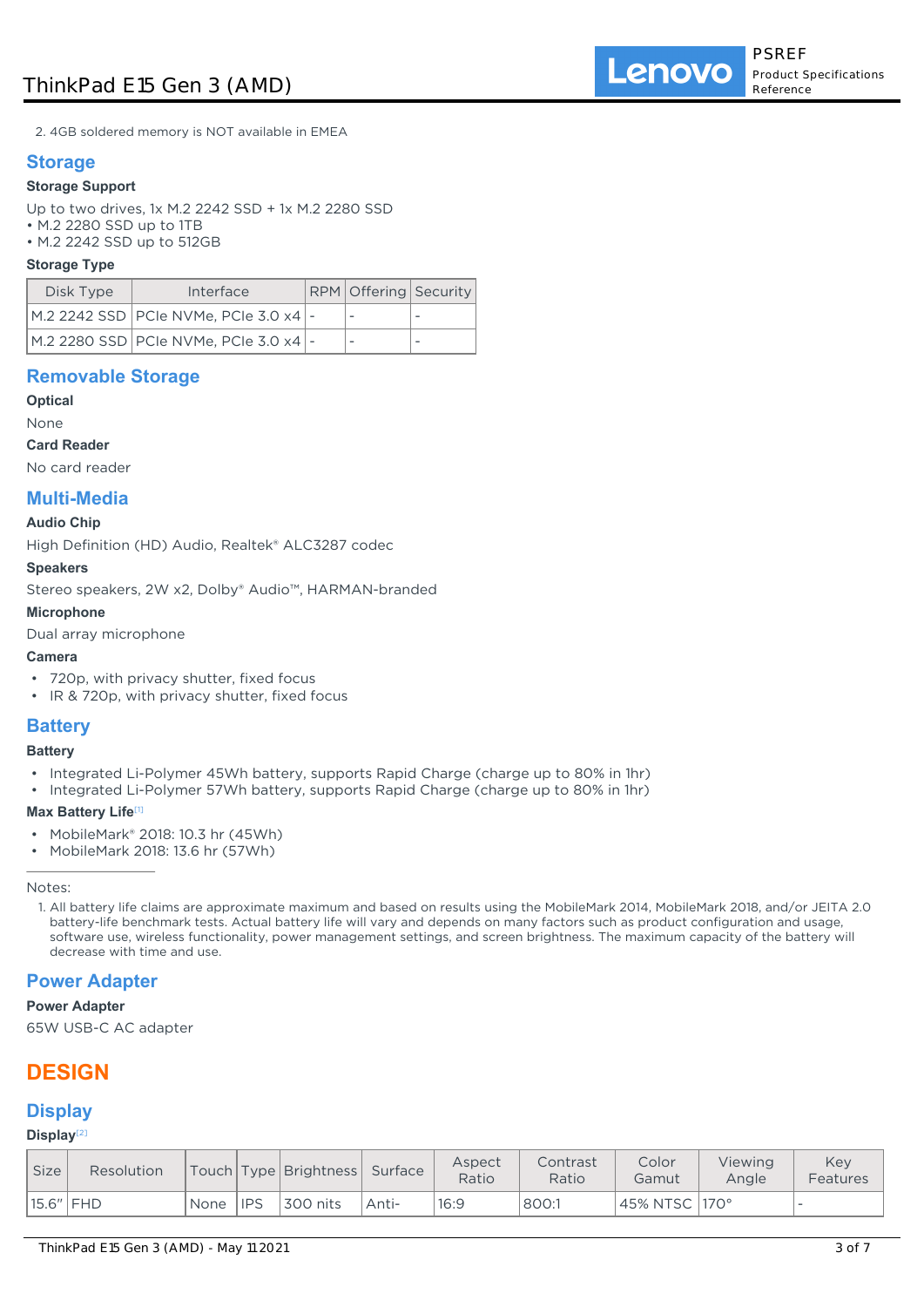

|       | (1920x1080)               |             |            |          | glare          |      |        |                |             |          |
|-------|---------------------------|-------------|------------|----------|----------------|------|--------|----------------|-------------|----------|
| 15.6" | <b>FHD</b><br>(1920x1080) | None        | <b>IPS</b> | 300 nits | Anti-<br>glare | 16:9 | 1200:1 | 100%<br>sRGB   | $170^\circ$ | --       |
| 15.6" | <b>FHD</b><br>(1920x1080) | <b>None</b> | TN         | 250 nits | Anti-<br>glare | 16:9 | 500:1  | 45% NTSC   90° |             | <b>.</b> |

### **Touchscreen**

Non-touch

Notes:

1. California Electronic Waste Recycling Fee

In California, per state law, Lenovo charges an electronic waste recycling fee on this covered device at the time of sale of the product. For more information, go to https://www.calrecycle.ca.gov/Electronics/Consumer

2. Display with FHD 100% sRGB is NOT available in EMEA

# **Input Device**

#### **Keyboard**

6-row, spill-resistant, multimedia Fn keys with Unified Communications controls, numeric keypad

#### **Keyboard Backlight**

- LED backlight
- Not support

**UltraNav™**

TrackPoint® pointing device and Mylar® surface multi-touch touchpad

# **Mechanical**

### **Dimensions (WxDxH)**

365 x 240 x 18.9 mm (14.37 x 9.45 x 0.74 inches)

**Weight**

1.7 kg (3.75 lbs)

**Case Color**

Black

**Case Material**

Aluminium (top), PC + ABS (bottom)

# **CONNECTIVITY**

# **Network**

#### **Onboard Ethernet**

Gigabit Ethernet, Realtek RTL8111GUS

#### **WLAN + Bluetooth™**[1]

- Realtek RTL8822CE, 802.11ac Dual Band 2x2 Wi-Fi + Bluetooth 5.0, M.2 card
- Wi-Fi 6, 802.11ax 2x2 Wi-Fi + Bluetooth 5.2, M.2 card

## **WWAN**

Not Support

## **SIM Card**

No SIM card

## **NFC**

Not support

## Notes:

1. Intel® WiFi 6 full features might be limited by country level restrictions Bluetooth 5.2 is supported with driver version 22.30 and later

## **Ports**[1]

#### **Standard Ports**[2]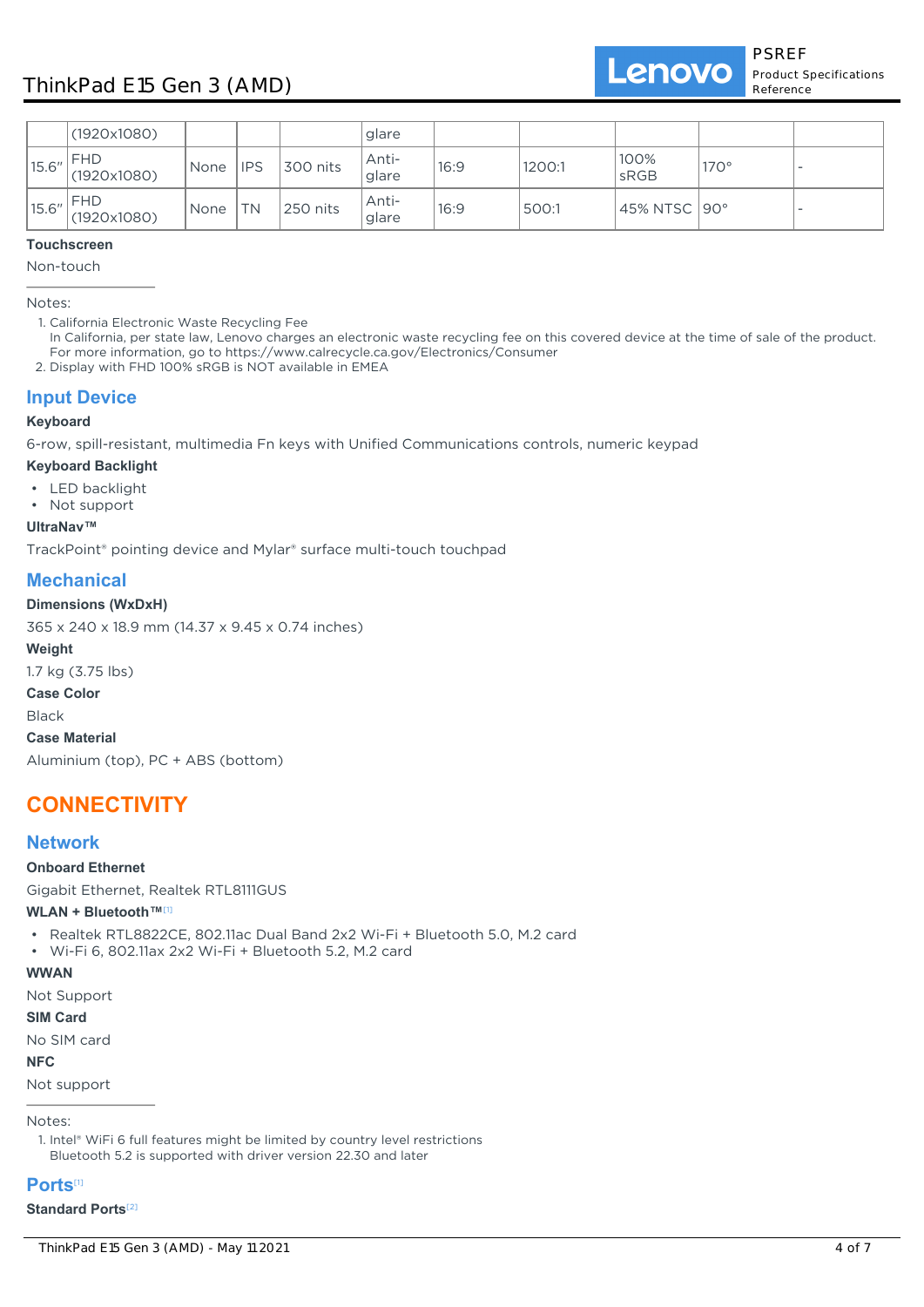# ThinkPad E15 Gen 3 (AMD)

Lenovo

- 1x USB 3.2 Gen 1 (Always On)
- 1x USB 2.0
- 1x USB-C 3.2 Gen 1 (support data transfer, Power Delivery 3.0 and DisplayPort™ 1.2)
- $\cdot$  1x HDMI 1.4b
- 1x Ethernet (RJ-45)
- 1x headphone / microphone combo jack (3.5mm)

#### Notes:

- 1. The transfer speed of following ports will vary and, depending on many factors, such as the processing speed of the host device, file attributes and other factors related to system configuration and your operating environment, will be slower than theoretical speed. USB 2.0: 480 Mbit/s;
	- USB 3.2 Gen 1 (SuperSpeed USB 5Gbps, formely USB 3.0 / USB 3.1 Gen 1): 5 Gbit/s;
	- USB 3.2 Gen 2 (SuperSpeed USB 10Gbps, formely USB 3.1 Gen 2): 10 Gbit/s;
	- USB 3.2 Gen 2x2 (SuperSpeed USB 20Gbps): 20 Gbit/s;
	- Thunderbolt™ 3: 40 Gbit/s;

FireWire 400: 400 Mbit/s;

- FireWire 800: 800 Mbit/s
- 2. Depending on many factors, actual data transfer speed may be lower than theoretical speed

# **SECURITY & PRIVACY**

# **Security**

#### **Security Chip**

- Discrete TPM 2.0, TCG certified
- Firmware TPM 2.0 integrated in chipset

#### **Physical Locks**

Kensington® Security Slot

#### **Smart Card Reader**

No smart card reader

#### **Fingerprint Reader**

- Touch style fingerprint reader on power button
- No fingerprint reader

#### **BIOS Security**

- Power-on password
- Supervisor password
- NVMe password
- Self-healing BIOS

#### **Other Security**

- Camera privacy shutter
- (Optional) IR camera for Windows Hello

# **SERVICE**

## **Warranty**

#### **Base Warranty**

- 1-year mail-in service
- 1-year depot service
- 1-year limited onsite service
- 1-year depot with 2-year system board service
- No base warranty

# **ENVIRONMENTAL**

## **Operating Environment**

#### **Temperature**[1]

- Storage without package: 5°C to 43°C (41°F to 109°F)
- Storage and transportation in original shipping package: -20°C to 60°C (-4°F to 140°F)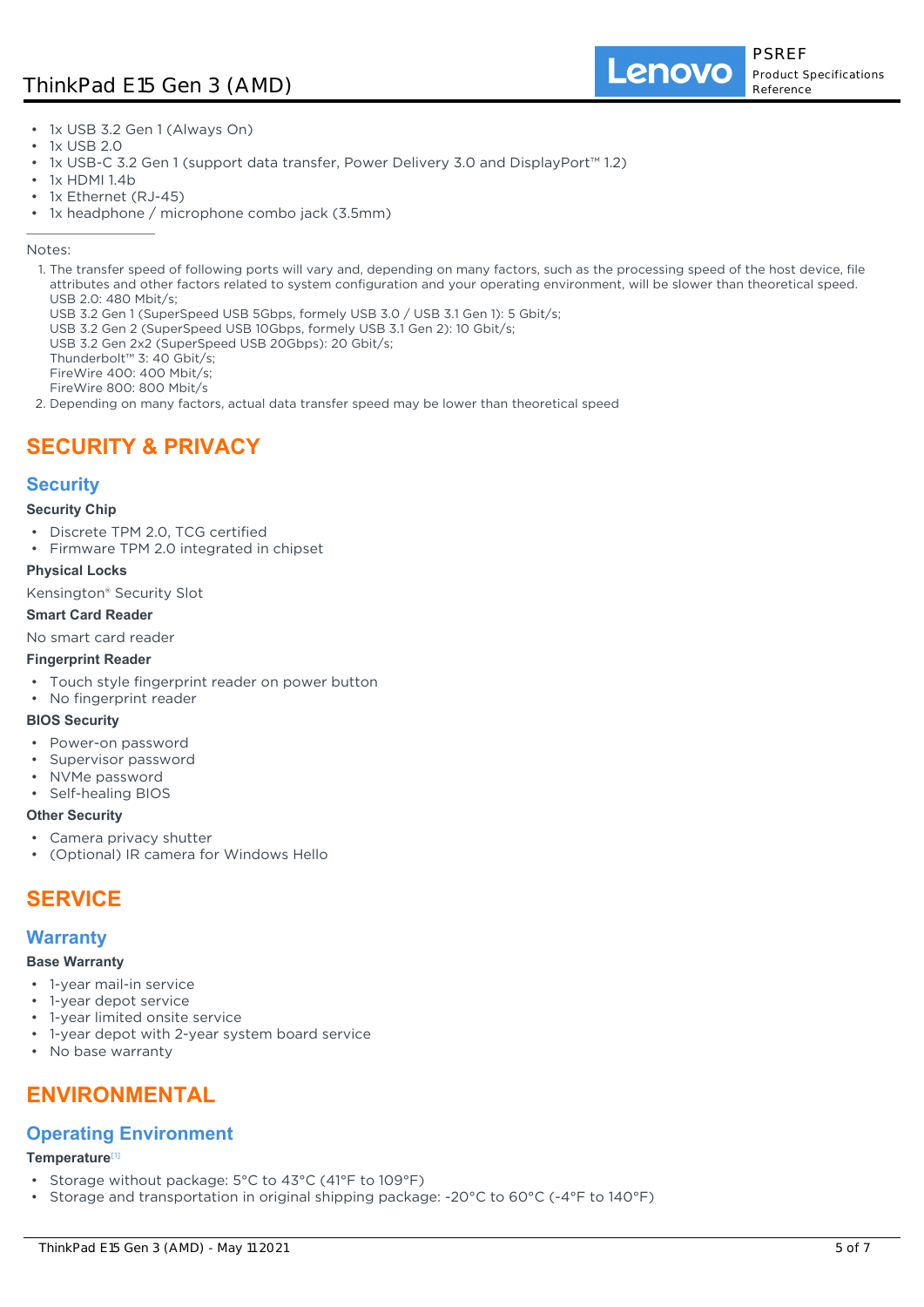# ThinkPad E15 Gen 3 (AMD)

**Lenovo** 

• Operating: 5°C to 35°C (41°F to 95°F)

### **Humidity**

- Operating: 8% to 95% at wet-bulb temperature 23°C (73°F)
- Storage and transportation: 5% to 95% at wet-bulb temperature 27°C (81°F) **Altitude**

## Maximum altitude (without pressurization): 3048 m (10,000 ft)

Notes:

1. When you charge the battery, its temperature must be no lower than 10°C (50°F)

# **ACCESSORIES**

# **Bundled Accessories**

## **Bundled Accessories**

ThinkPad® Integrated Earbuds

# **CERTIFICATIONS**

# **Green Certifications**

### **Green Certifications**

- EPEAT™ Gold
- ENERGY STAR® 8.0
- ErP Lot 3
- GREENGUARD®
- TCO
- RoHS compliant

# **Other Certifications**

## **Mil-Spec Test**

MIL-STD-810H military test passed